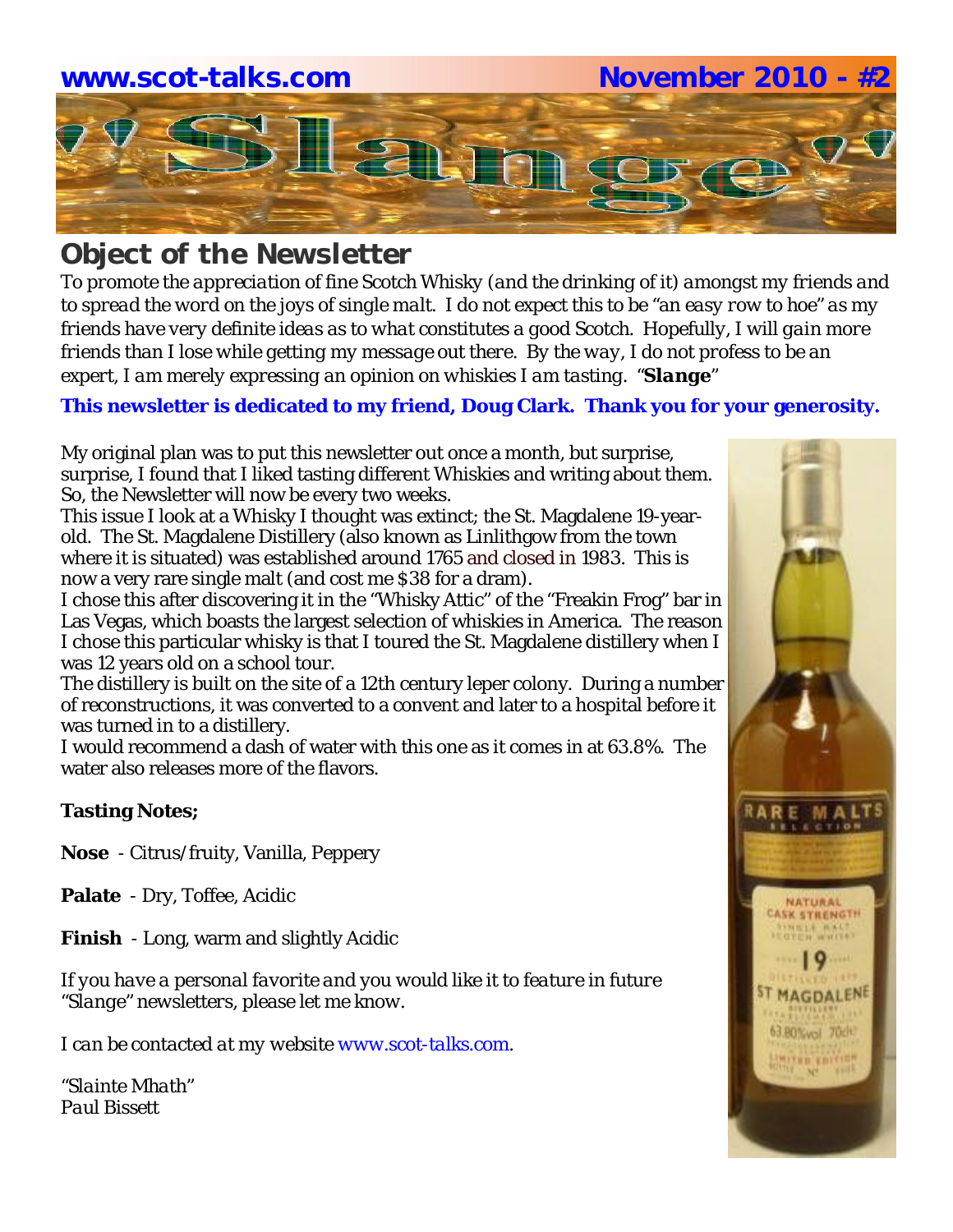## **www.scot-talks.com November 2010 - #2**



# **A wee bit of History**

The first recorded indication of distilling in Scotland is an entry in the Exchequer Records of 1494 showing that eight *bolls* (from bowls) of malt were purchased by one Friar John Cor "to make aquavitae."

Eight bolls, the equivalent of three bushels of grain, can be distilled to produce about 1,500 bottles of whisky. So it may be deduced either that the monks had a great thirst or that Father Cor had developed an extensive market for his whisky. Which conclusion is true remains an historical mystery.

What is known, however, is that small "cottage" distilleries were the norm in Scotland until 1644 when, noting the large quantities of whisky (and profits) being made up north, the Scottish Parliament decreed an excise tax of approximately two shillings per gallon on all whisky made in Scotland.

Over the next few hundred years, the excise tax was regularly adjusted up or down depending on the price of the grain used to make the whisky.

With the government unwilling or unable to make up its mind on how high or low the whisky tax should be, the Scots took things into their own hands and hid their distilleries from the tax collectors.

Thus, the finest of the Scottish whisky distilleries came to be located in secluded hidden valleys (glens), primarily in the Highlands.

The local farmers tucked their distilling equipment away, out of sight of the revenue agents. These agents were known as *gaugers* because their job was to check the gauges on the stills to make sure that the government knew exactly how much alcohol was being distilled and could tax it appropriately.

But as the business grew, distillers became creatively adept at hiding their whisky-making apparatus. For example, one popular legend tells of a smuggler (which is what the gaugers called the distillers) who disguised his still as a bagpipe. (But maybe that's just a legend.)

That may (in my opinion) explain why people take up the bagpipes!!



**"Always carry a large flagon of whisky in case of snakebite and furthermore always carry a small snake."** (W.C. Fields, 1880-1946)